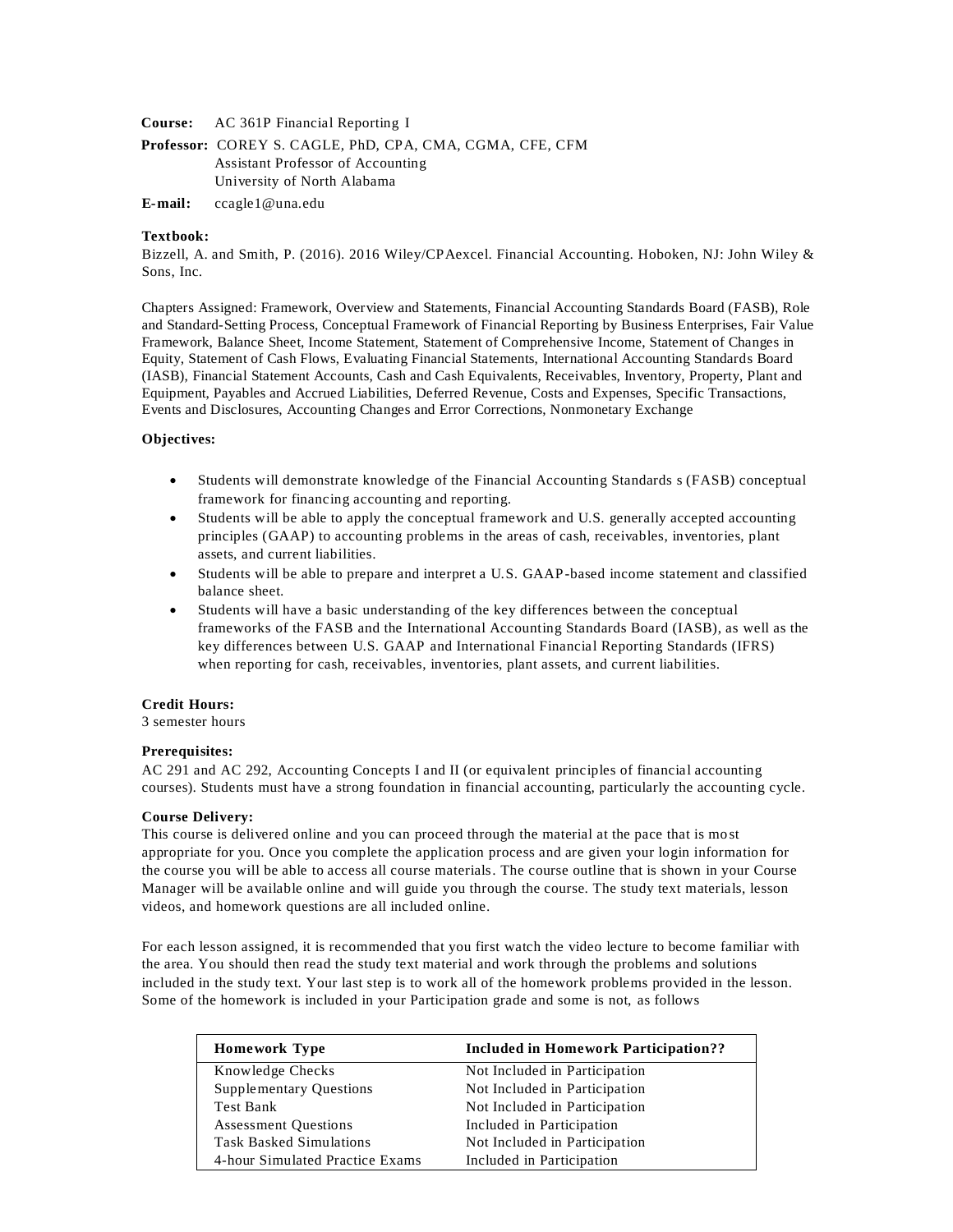You can rework Exam Questions that you missed to raise your Participation grade if you desire. Note that detailed solutions are provided to the multiple choice questions, but you should work each problem on your own before checking the solution. The best way to learn accounting is to work problems yourself, not just read problems and the related solutions.

Task based simulations are provided within the course content for the purpose of providing the student with additional study and practice for success on the CPA exam. These will cover topics included in the AC361P course, but they will also cover topics not specifically covered in this course. As such, completion of the task based simulations is optional and will not affect the final grade in the course.

Quizzes and exams should be taken at the time shown in your lesson outline. Note that quizzes and exams do have time limits. Quizzes and exams can be taken only once. If you have any questions as you complete the course please email me.

## **Course Access and Enrollment Issues:**

- 1. Once your application has been processed and you are officially admitted as a student at UNA and enrolled in this course, you will receive an email from the professor welcoming you to the course.
- 2. The University of North Alabama allows students two semesters to complete the requirements for a specific course, subject to the approval of the instructor. If you do not complete the course in the semester of your initial enrollment, you will receive a grade of "Incomplete" and will be able to complete the course in the following semester. If you do not complete the course by the end of the second semester of enrollment, then you automatically receive a failing grade for the course.
- 3. The content covered in this course is very similar to the content covered in the face-to-face courses offered at UNA. If you plan to pursue the CPA license, we advise you to be familiar with the requirements for the state where you plan to sit for the CPA exam to insure that the courses you complete are appropriate. These requirements can vary substantially across states (see [www.nasba.org f](http://www.nasba.org/)or a listing of State Boards of Accountancy websites).

## **Course Assessments and Final Grade:**

The following are the general policies for this class. Deviations may be necessary.

- 1. There will be four exams and eight quizzes.
- 2. All exams and quizzes will be given on-line and will focus on problem-solving skills. Students will be allowed no more than 90 minutes for each exam and no more than 30 minutes for each quiz.
- 3. All exams and quizzes will be open book and notes, but each student must complete the tests without assistance from other individuals.
- 4. DO NOT CHEAT ON EXAMS OR QUIZZES. Anyone who cheats will receive an F for the course.
- 5. Final grades are determined as follows:

| Exams    | 69%  |
|----------|------|
| Quizzes  | 23%  |
| Homework | 8%   |
|          |      |
| Total    | 100% |
|          |      |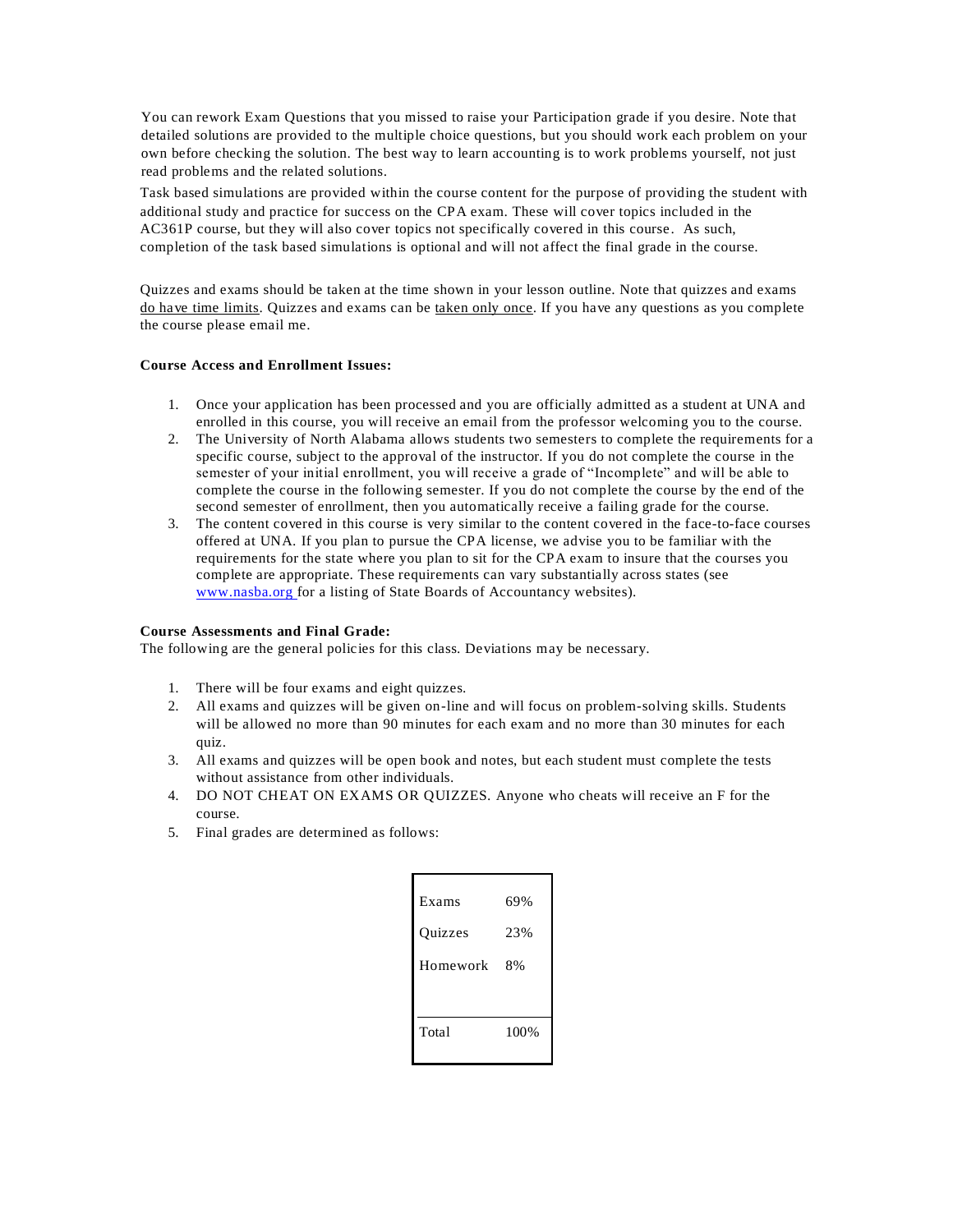Grades will be assigned as follows:

90% or above  $= A$ 80% to 90% =  $B$ 70% to  $80% = C$ 60% to 70% =  $D$ Below  $60\% = F$ 

Your grade will be the percentage of your total points earned to 695 points.

## **Topics Covered:**

```
Framework, Overview and Statements
Financial Accounting Standards Board (FASB)
Role and Standard-Setting Process
       FASB and Standard Setting
       Accrual Accounting
       Financial Statements
       Financial Accounting Standards Codification
Conceptual Framework of Financial Reporting by Business Enterprises
       Objectives and Qualitative Characteristics
       Assumptions, Accounting Principles
       Constraints and Present Value
Fair Value Framework
       Fair Value Framework—Introduction and Definitions
       Recognition and Measurement
       Inputs and Hierarchy
       Disclosure Requirements—Fair Value Framework
Balance Sheet
       Balance Sheet/Statement of Financial Position
Income Statement
       Income Statement
Statement of Comprehensive Income
       Statement of Comprehensive Income
Statement of Changes in Equity
       Statement of Changes in Equity
Statement of Cash Flows
       Sources and Uses of Cash
Evaluating Financial Statements
       Ratios—Liquidity/Solvency and Operational
International Accounting Standards Board (IASB)
       IASB and Structure
       IASB Accounting Standards
       IASB Framework
Financial Statement Accounts
Cash and Cash Equivalents
       Cash
       Bank Reconciliations
Receivables
       Accounts Receivable—Accounting and Reporting
       Uncollectible—Direct Write-Off and Allowance
       Allowance—Income Statement and Balance Sheet Approach
       Notes Receivable
       Criteria for Sale of Receivables
       Factoring, Assignment, and Pledging
       Notes Receivable—Impairment
Inventory
       Introduction to Inventory
       Periodic Inventory System and Cost-Flow Assumption
       Perpetual Inventory System and Cost-Flow Assumption
       Evaluation of FIFO and LIFO
```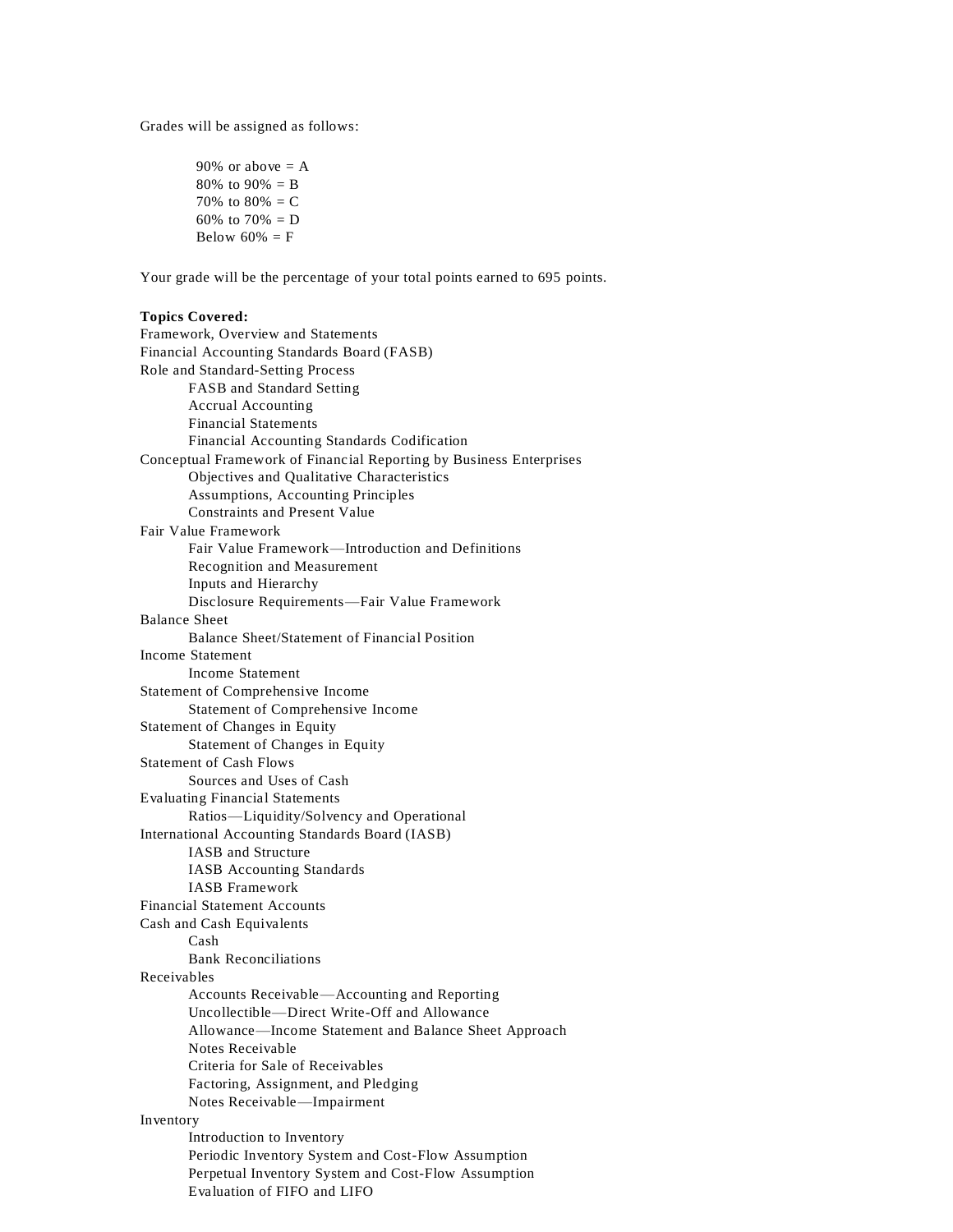Dollar Value LIFO Lower of Cost or Market Gross Margin and Relative Sales Value Method Retail Inventory Method Dollar Value LIFO Retail Inventory Errors Inventory and IFRS Property, Plant and Equipment Categories and Presentation Capitalized Costs Valuation Interest Capitalization 1 Interest Capitalization 2 Post-Acquisition Expenditures Nonaccelerated Depreciation Methods Accelerated Depreciation Methods Natural Resources PPE and IFRS Payables and Accrued Liabilities Current Liabilities Specific Current Liabilities Deferred Revenue Deferred Revenue Principles Specific Deferred Revenues Costs and Expenses Costs and Expenses Compensated Absences Specific Transactions, Events and Disclosures Accounting Changes and Error Corrections Types of Changes and Accounting Approaches Nonmonetary Exchange Commercial Substance No Commercial Substance Nonmonetary Exchanges and IFRS

## **ACADEMIC HONESTY—UNIVERSITY POLICY:**

Students are expected to be honorable and observe standards of conduct appropriate to a community of scholars. Additionally, students are expected to behave in an ethical manner. Individuals who disregard the core values of truth and honesty bring disrespect to themselves and the University. A university community that allows academic dishonesty will suffer harm to the reputation of students, faculty and graduates. It is in the best interest of the entire university community to sanction any individual who chooses not to accept the principles of academic honesty by committing acts such as cheating, plagiarism, or misrepresentation. Offenses are reported to the Vice President for Academic Affairs and Provost for referral to the University Student Discipline System for disposition (see "Academic Honesty" in the Academic Procedures and Requirements section of the University Catalog for more information).

# **STUDENTS WITH DISABILITIES—UNIVERSITY POLICY:**

In accordance with the Americans with Disabilities Act (ADA) and Section 504 of the Rehabilitation Act of 1973, the University offers reasonable accommodations to students with eligible documented learning, physical and/or psychological disabilities. Under Title II of the Americans with Disabilities Act (ADA) of 1990, Section 504 of the Rehabilitation Act of 1973, and the Americans with Disabilities Amendment Act of 2008, a disability is defined as a physical or mental impairment that substantially limits one or more major life activities as compared to an average person in the population. It is the responsibility of the student to contact Disability Support Services to initiate the process to develop an accommodation plan. This accommodation plan will not be applied retroactively. Appropriate, reasonable accommodations will be made to allow each student to meet course requirements, but no fundamental or substantial alteration of academic standards will be made. Students needing assistance should contact Disability Support Services. Complete guidelines and requirements for documentation can be found on the DSS web pages at [http://www.una.edu/disability-support.](http://www.una.edu/disability-support)

#### **INFORMATION TECHNOLOGY ACCEPTABLE USE—UNIVERSITY POLICY**